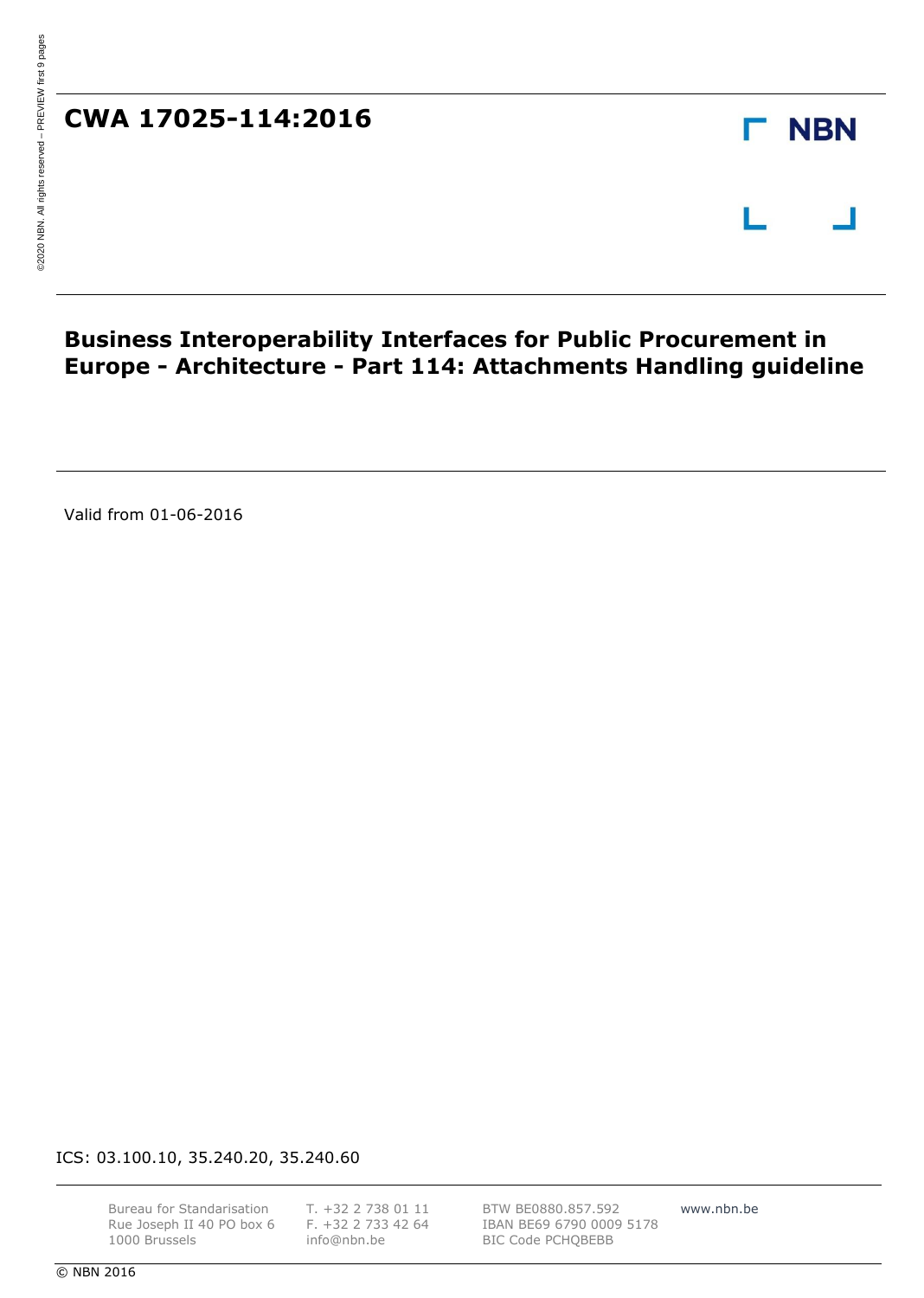CWA 17025-114:2016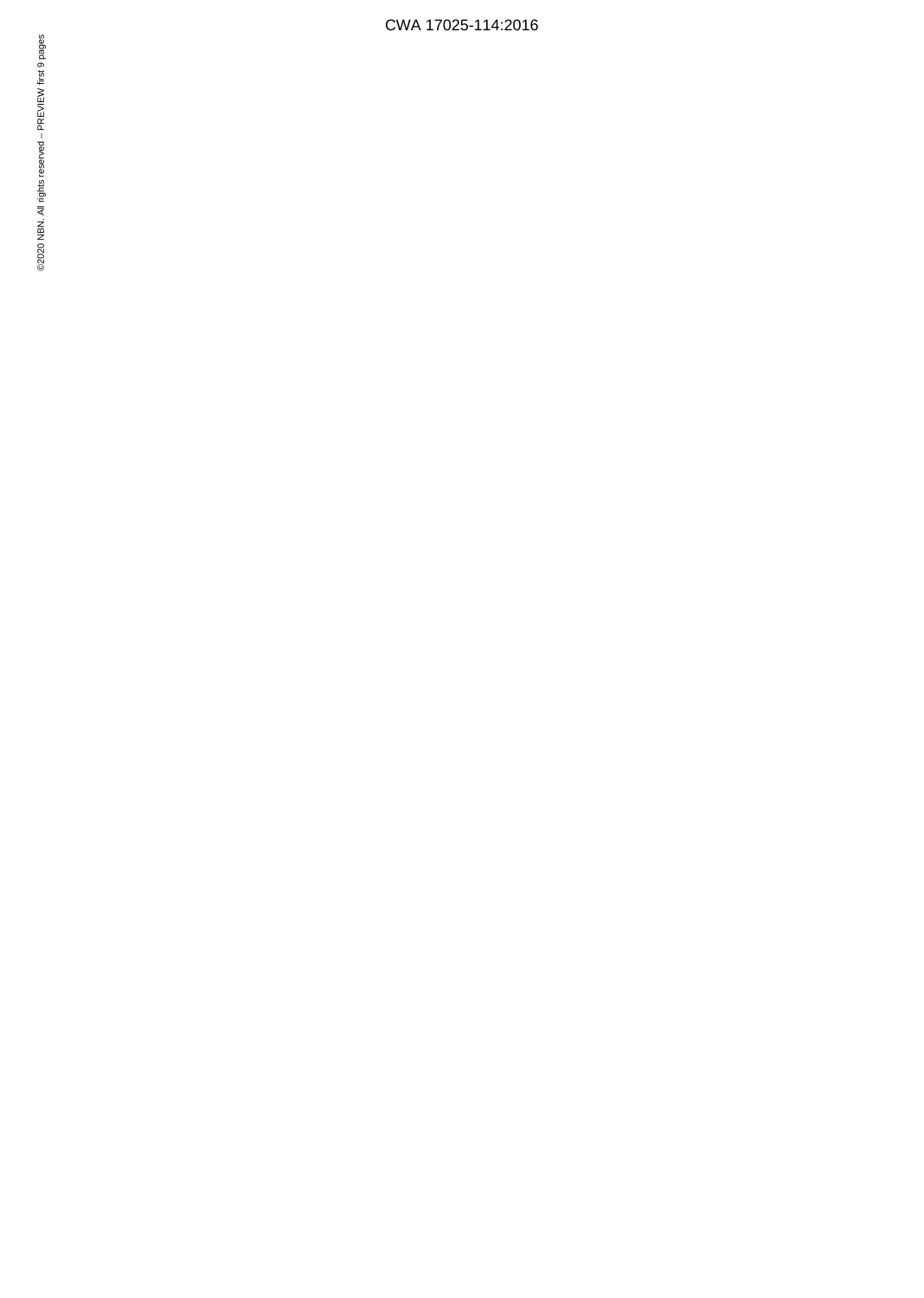## **CEN**

#### **CWA 17025-114**

**WORKSHOP** 

May 2016

#### **AGREEMENT**

**ICS** 03.100.10; 35.240.20; 35.240.60

English version

#### Business Interoperability Interfaces for Public Procurement in Europe - Architecture - Part 114: Attachments Handling guideline

This CEN Workshop Agreement has been drafted and approved by a Workshop of representatives of interested parties, the constitution of which is indicated in the foreword of this Workshop Agreement.

The formal process followed by the Workshop in the development of this Workshop Agreement has been endorsed by the National Members of CEN but neither the National Members of CEN nor the CEN-CENELEC Management Centre can be held accountable for the technical content of this CEN Workshop Agreement or possible conflicts with standards or legislation.

This CEN Workshop Agreement can in no way be held as being an official standard developed by CEN and its Members.

This CEN Workshop Agreement is publicly available as a reference document from the CEN Members National Standard Bodies.

CEN members are the national standards bodies of Austria, Belgium, Bulgaria, Croatia, Cyprus, Czech Republic, Denmark, Estonia, Finland, Former Yugoslav Republic of Macedonia, France, Germany, Greece, Hungary, Iceland, Ireland, Italy, Latvia, Lithuania, Luxembourg, Malta, Netherlands, Norway, Poland, Portugal, Romania, Slovakia, Slovenia, Spain, Sweden, Switzerland, Turkey and United Kingdom.



EUROPEAN COMMITTEE FOR STANDARDIZATION COMITÉ EUROPÉEN DE NORMALISATION EUROPÄISCHES KOMITEE FÜR NORMUNG

**CEN-CENELEC Management Centre: Avenue Marnix 17, B-1000 Brussels** 

© 2016 CEN All rights of exploitation in any form and by any means reserved worldwide for CEN national Members.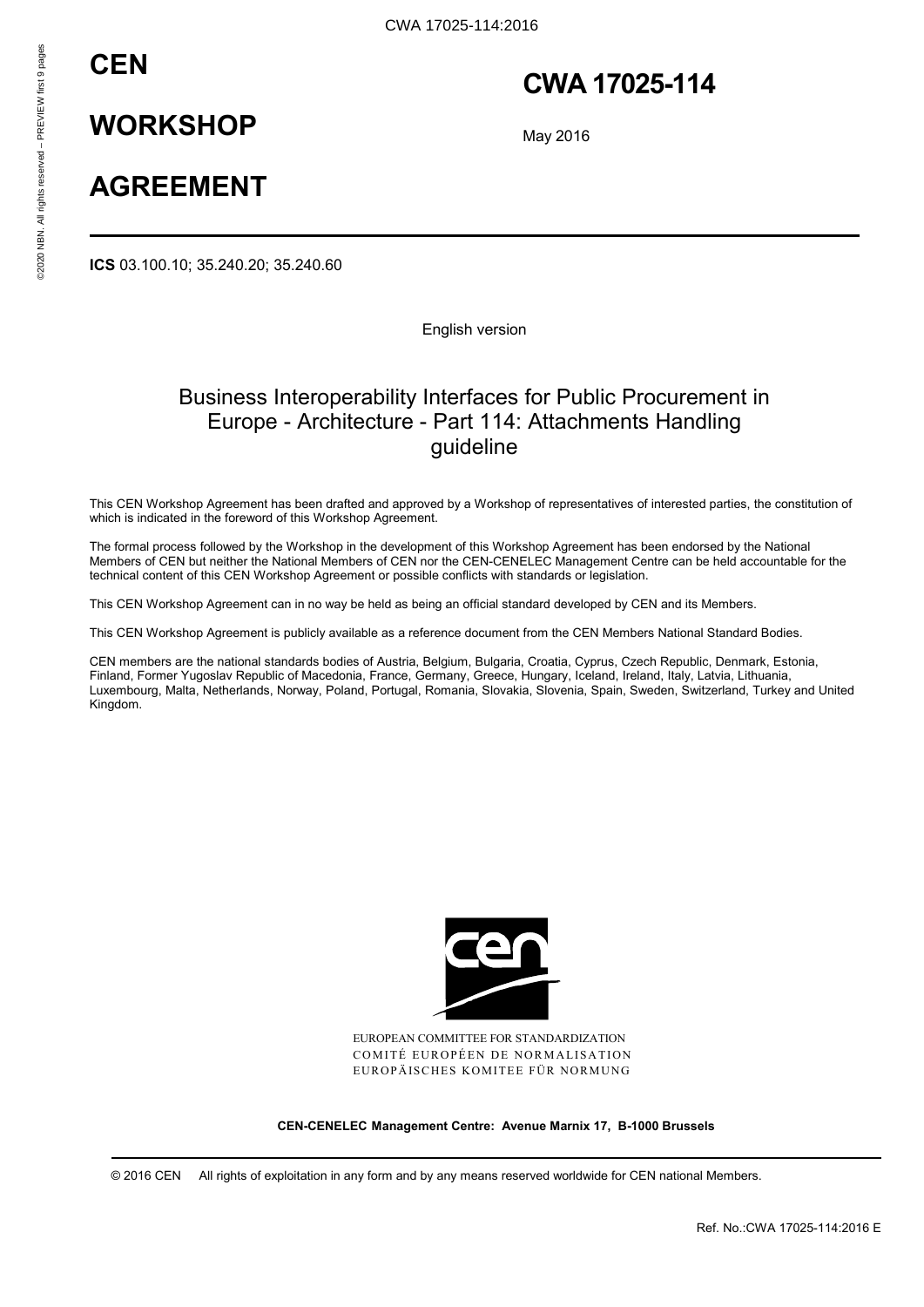#### CWA 17025-114:2016

#### CWA 17025-114:2016 (E)

#### **Contents**

#### Page

| $\overline{\mathbf{2}}$ |  |  |  |
|-------------------------|--|--|--|
| 3 <sup>7</sup><br>3.1   |  |  |  |
| 3.2                     |  |  |  |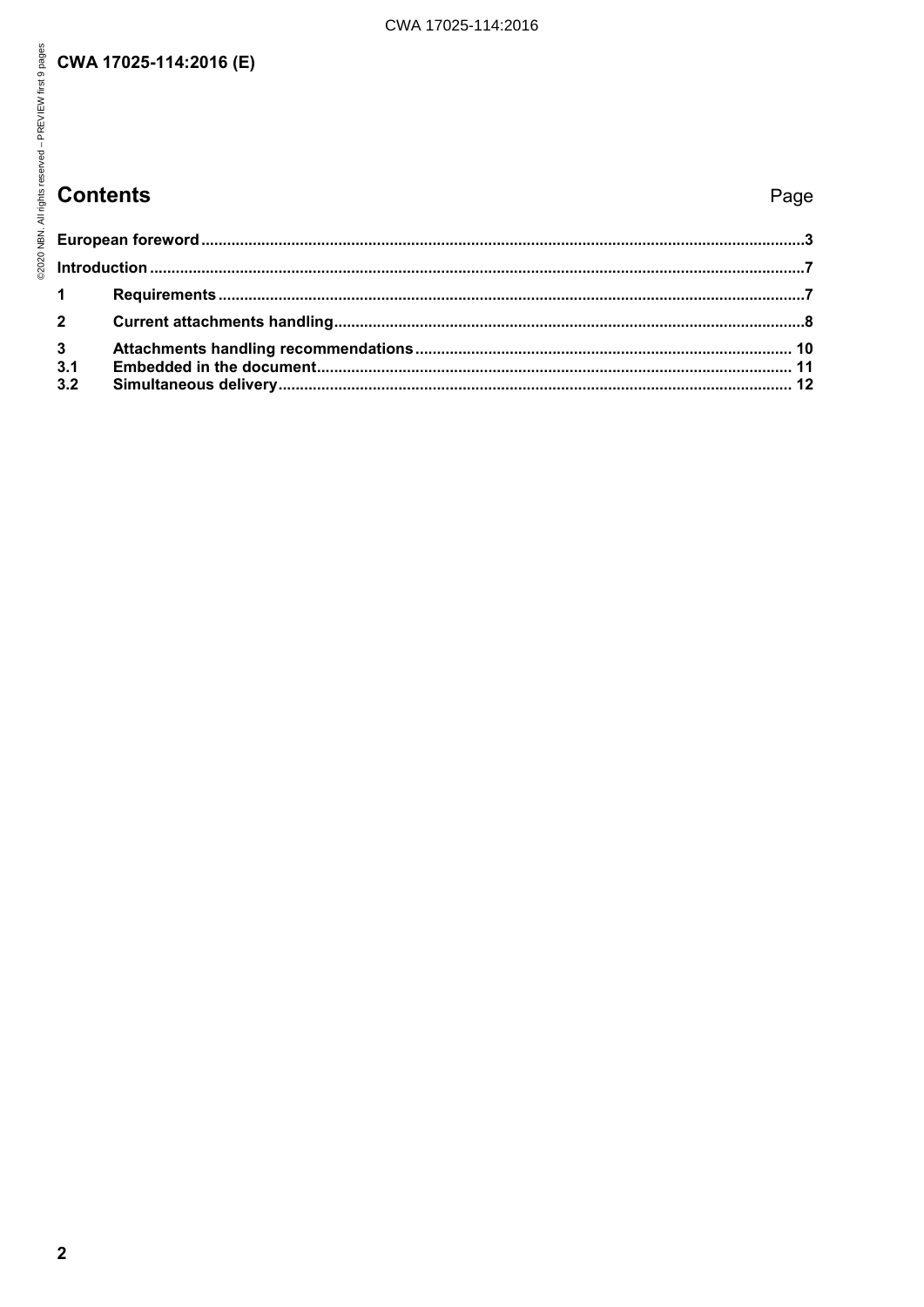### **European foreword**

CWA 17025-114, **Attachments Handling guideline** was developed in accordance with CEN-CENELEC Guide 29 "CEN/CENELEC Workshop Agreements – The way to rapid agreement" and with the relevant provisions of CEN/CENELEC Internal Regulations - Part 2. It was agreed on 2015-12-02 in a Workshop by representatives of interested parties, approved and supported by CEN following a public call for participation made on 2013-02-20. It does not necessarily reflect the views of all stakeholders that might have an interest in its subject matter.

The final text of CWA 17025 was submitted to CEN for publication on 2016-04-20. It was developed and approved by:

- Agency for public Management and eGovernment (DIFI), NO
- Agenzia delle entrate, IT
- ANAC, Autorità Nazionale Anticorruzione (formerly AVCP), IT
- Bundesverband Materialwirtschaft, Einkauf und Logistik e.V, DE
- Cloudia Oy, FI
- Columbus Denmark A/S (resigned per 2015-08-01), DK
- Consorzio CBI (resigned per 2014-11-17), IT
- Danish Agency for Digitisation (DIGST), DK
- Department of Health, UK
- Direction de l'information légale et administrative (DILA), FR
- Electronic Signatures and Infrastructures (ESI) TC (liason)
- Flowcanto, NL
- GS 1 in Europe
- Highiump Software (Former Evenex), DK
- $-$  ICEPRO, ISA
- Infoterm International Information Centre for Terminology on behalf of CEN/WS/eCAT (liason)
- Invinet Sistemes 2003, ES
- Laszlo Ketszeri, HU
- Nets Norway AS, NO
- Nexus IT, ES
- Phast, FR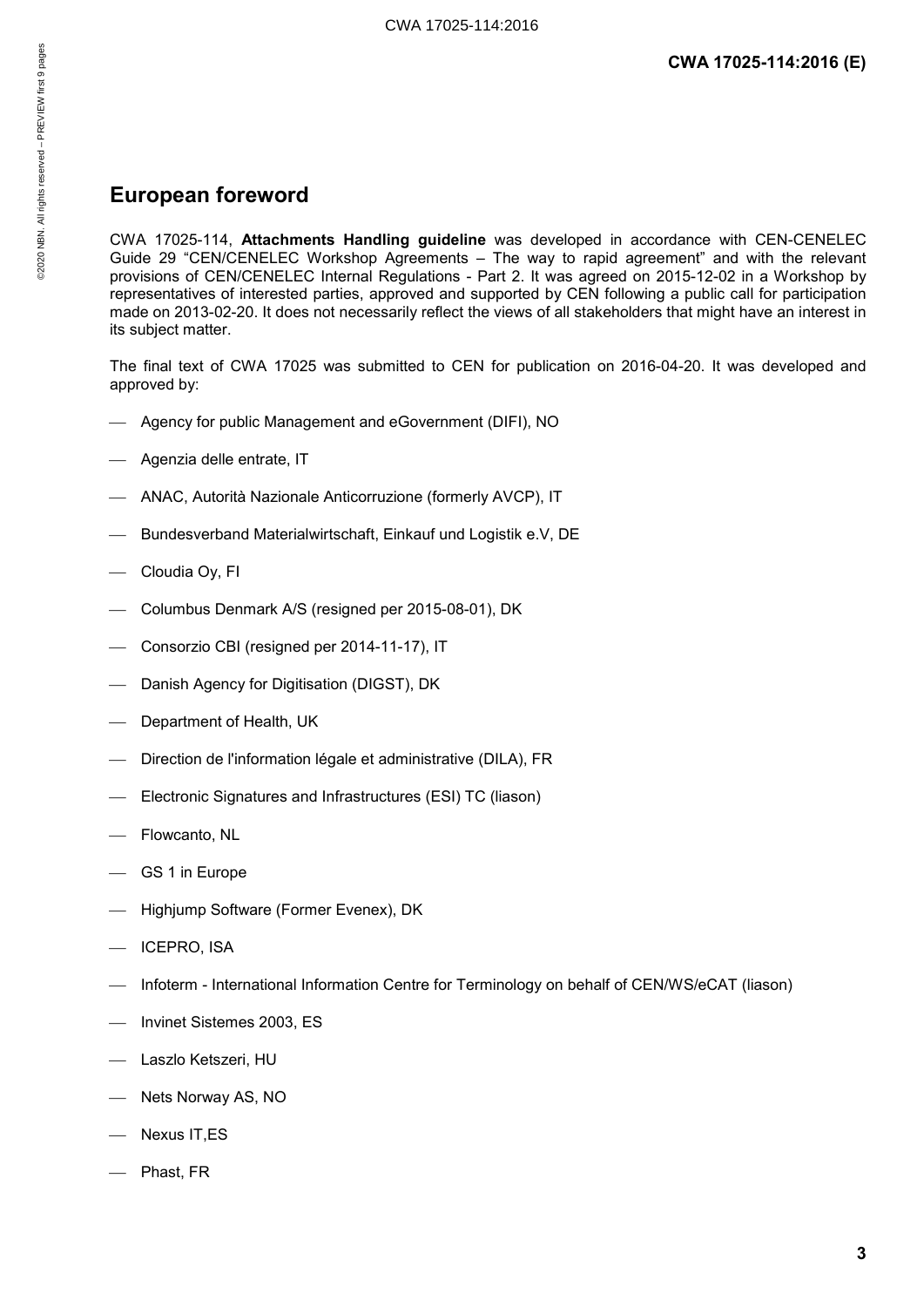#### **CWA 17025-114:2016 (E)**

- ©2020 NBN. All rights reserved PREVIEW first 9 pages62020 NBN. All rights reserved - PREVIEW first 9 pages PIANOo, NL Poste Italiane, IT
	- Publications Office of the European Union (LU)
	- Single face To Industry (SFTI), SE
	- SOGEI (former Consip), IT
	- Statens og Kommunernes Indkobs Service A/S (SKI A/S), DK
	- University of Koblenz-Landau, DE
	- University of Piraeus Research Center (UPRC), GR
	- Western Norway Regional Health Authority, NO

It is possible that some elements of CWA 17025 may be subject to patent rights. The CEN-CENELEC policy on patent rights is set out in CEN-CENELEC Guide 8 "Guidelines for Implementation of the Common IPR Policy on Patents (and other statutory intellectual property rights based on inventions)". CEN shall not be held responsible for identifying any or all such patent rights.

The Workshop participants have made every effort to ensure the reliability and accuracy of the technical and non-technical content of CWA 17025, but this does not guarantee, either explicitly or implicitly, its correctness. Users of CWA 17025 should be aware that neither the Workshop participants, nor CEN can be held liable for damages or losses of any kind whatsoever which may arise from its application. Users of CWA 17025 do so on their own responsibility and at their own risk.

This CEN Workshop Agreement (CWA) has been drafted and approved by the Workshop on **Business Interoperability Interfaces for Public procurement in Europe (BII)**, phase 3.

CWA [1](#page--1-6)7025 is part of a set of CWAs prepared by CEN WS/BII 3 $^1$ :

CWA 17025:2016 Methodology and Architecture CWA 17026:2016 Notification profiles and transactions CWA 17027:2016 Tendering profiles and transactions CWA 17028:2016 Catalogue profiles and transactions CWA 17029:2016 Post-award profiles and transactions

CWA 17025 part 114 replaces CWA 16558:2012- Annex J.

CWA 17025 consists of:

CWA 17025-1 Overview and Architecture

CWA 17025-101 Conformance and Customization Methodology guideline

CWA 17025-102 Code List and Identifier Management specification

CWA 17025-103 Business Document and Envelope guideline

CWA 17025-104 Profile Architecture specification

CWA 17025-105 Conformance Registry specification

CWA 17025-106 Open Procurement Data report

CWA 17025-107 Message Level Response guideline

CWA 17025-108 Use of Digital Signature and Other Trust Services

 $1$  In order to ease the reading the CWAs provided by the CEN BII initiative, they are also made available on [http://www.cenbii.eu](http://www.cenbii.eu/) together with explanatory notes and supporting material. The official version is however the version as published by CEN.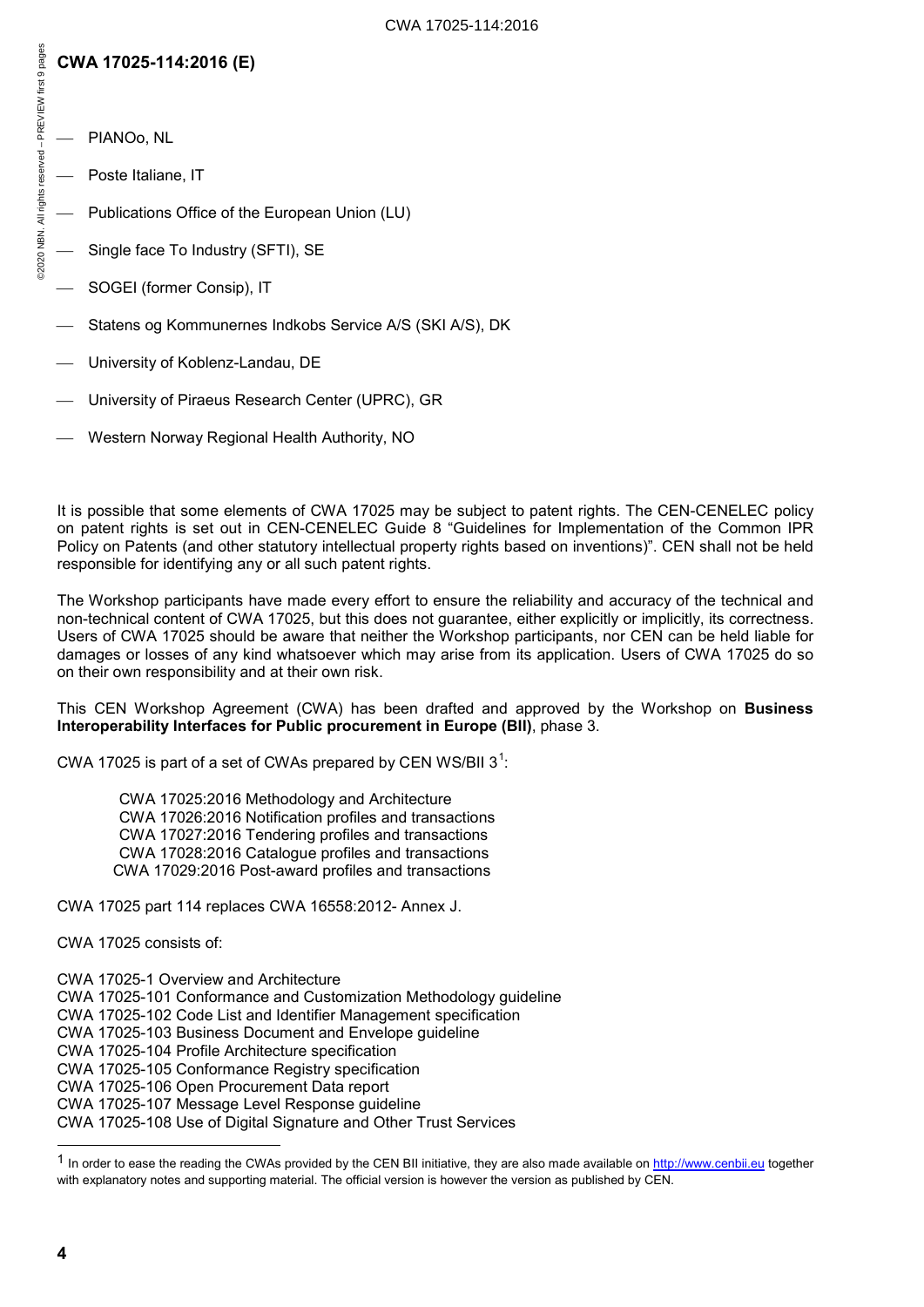CWA 17025-109 Guideline on the Concept of Core CWA 17025-110 Profile Maintenance Process specification CWA 17025-111 Capturing Business Requirements specification CWA 17025-112 Syntax Implementations Guideline Methodology guideline CWA 17025-113 Business Rules Description Mechanism guideline CWA 17025-114 Attachments Handling guideline CWA 17025-115 Semantic Data Type guideline CWA 17025-116 Glossary and Business Term Vocabulary CWA 17025-203 BDE Syntax Implementation Guideline for Messaging Envelope CWA 17025-207 UBL Syntax Implementation Guideline for Message Level Response

A detailed overview of all CWA 17025 parts can be found in CWA 17025 part 1.

The CEN Workshop members who have contributed to the development of this document are:

CWA 17025-114:2016

| <b>Name</b>             | <b>Affiliation</b>                      | <b>Country</b>         |
|-------------------------|-----------------------------------------|------------------------|
| Jaap Van Der Marel      | <b>NEN</b>                              | <b>NL</b>              |
| Kornelis Drijfhout      | <b>PIANOo</b>                           | <b>NL</b>              |
| Chander Khoenkhoen      | <b>PIANOo</b>                           | <b>NL</b>              |
| Veit Jahns              | BME and University of Duisburg-Essen    | DE                     |
| Frank-Dieter Dorloff    | BME and University of Duisburg-Essen    | DE                     |
| Kerstin Wiss-Holmdahl   | SFTI/SALAR                              | <b>SE</b>              |
| Martin Forsberg         | <b>SFTI</b>                             | <b>SE</b>              |
| Jorg Richter            | <b>GEFEG</b>                            | DE                     |
| Giovanni Paolo Sellitto | <b>ANAC</b>                             | $\mathsf{I}\mathsf{T}$ |
| Rafaella Migliorini     | <b>SOGEI</b>                            | IT                     |
| Antonia Caressa         | Poste Italiane                          | IT                     |
| Andrea Caccia           | <b>DTCE</b>                             | IT                     |
| Michael Dill            | <b>GEFEG</b>                            | DE                     |
| Cécile Guasch           | DIGIT - European Commission             | <b>BE</b>              |
| Marius Juganaru         | DIGIT - European Commission             | <b>BE</b>              |
| <b>Thomas Small</b>     | CEF - European Commission               | <b>BE</b>              |
| Ole Madsen              | <b>DIGST</b>                            | DK                     |
| Bergthor Skulasson      | <b>NITA</b>                             | IS                     |
| Jan Maeroe              | Difi                                    | <b>NO</b>              |
| Jens Aabol              | Difi                                    | <b>NO</b>              |
| <b>Tim McGrath</b>      | Document Engineering Services Ltd       | AU                     |
| Isabella Rapisarda      | Consip                                  | IT                     |
| <b>Natalie Muric</b>    | The Publications Office of the European | LU                     |
|                         | Union                                   |                        |
| Siw Meckelborg          | Difi                                    | <b>NO</b>              |
| Peter Borresen          | <b>Clearview Trade</b>                  | DK                     |
| Sven Rasmussen          | <b>DIGST</b>                            | DK                     |
| Tadeusz Rudnicki        | GS1 in Europe                           | PL                     |
| Douglas Hill            | GS1 in Europe                           | DK                     |
| <b>Tomas Tluchor</b>    | GS1 in Europe                           | CZ                     |
| Laszlo Ketszeri         | <b>KELER</b>                            | HU                     |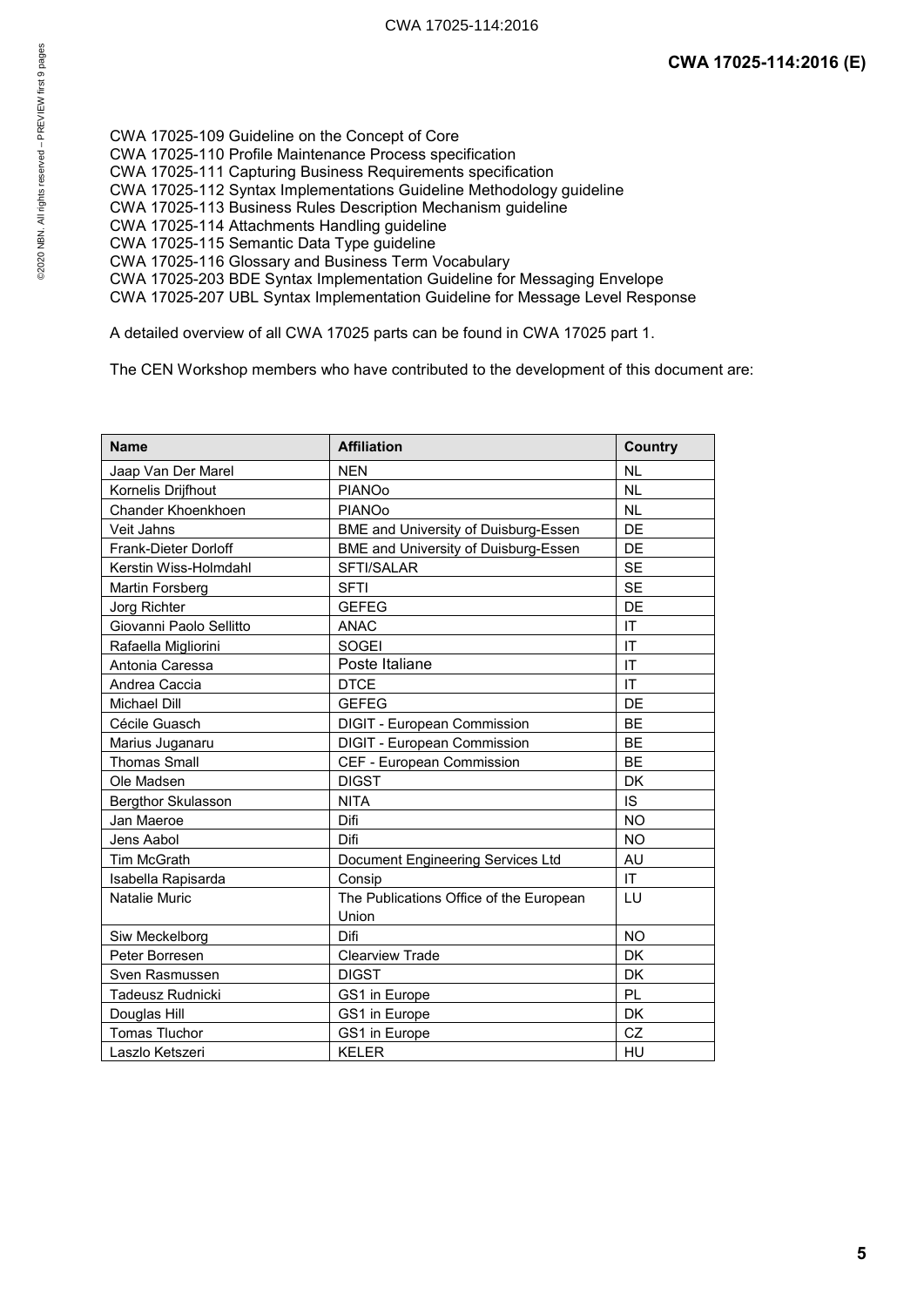#### **CWA 17025-114:2016 (E)**

This document was edited by:

| <b>Name</b>          | <b>Role</b>               | Country   |
|----------------------|---------------------------|-----------|
| Oriol Bausa          | <b>Technical Editor</b>   | <b>ES</b> |
| Georg Birgisson      | <b>Technical Editor</b>   | <b>IS</b> |
| Jostein Frømyr       | <b>Vice-Chair CEN/BII</b> | NO        |
| Fred van Blommestein | <b>Technical Editor</b>   | <b>NL</b> |
| Yildiray Kabak       | <b>Technical Editor</b>   | <b>TR</b> |
| <b>Edmund Gray</b>   | <b>Technical Editor</b>   | EI        |
| Carmen Ciciriello    | <b>Technical Editor</b>   |           |